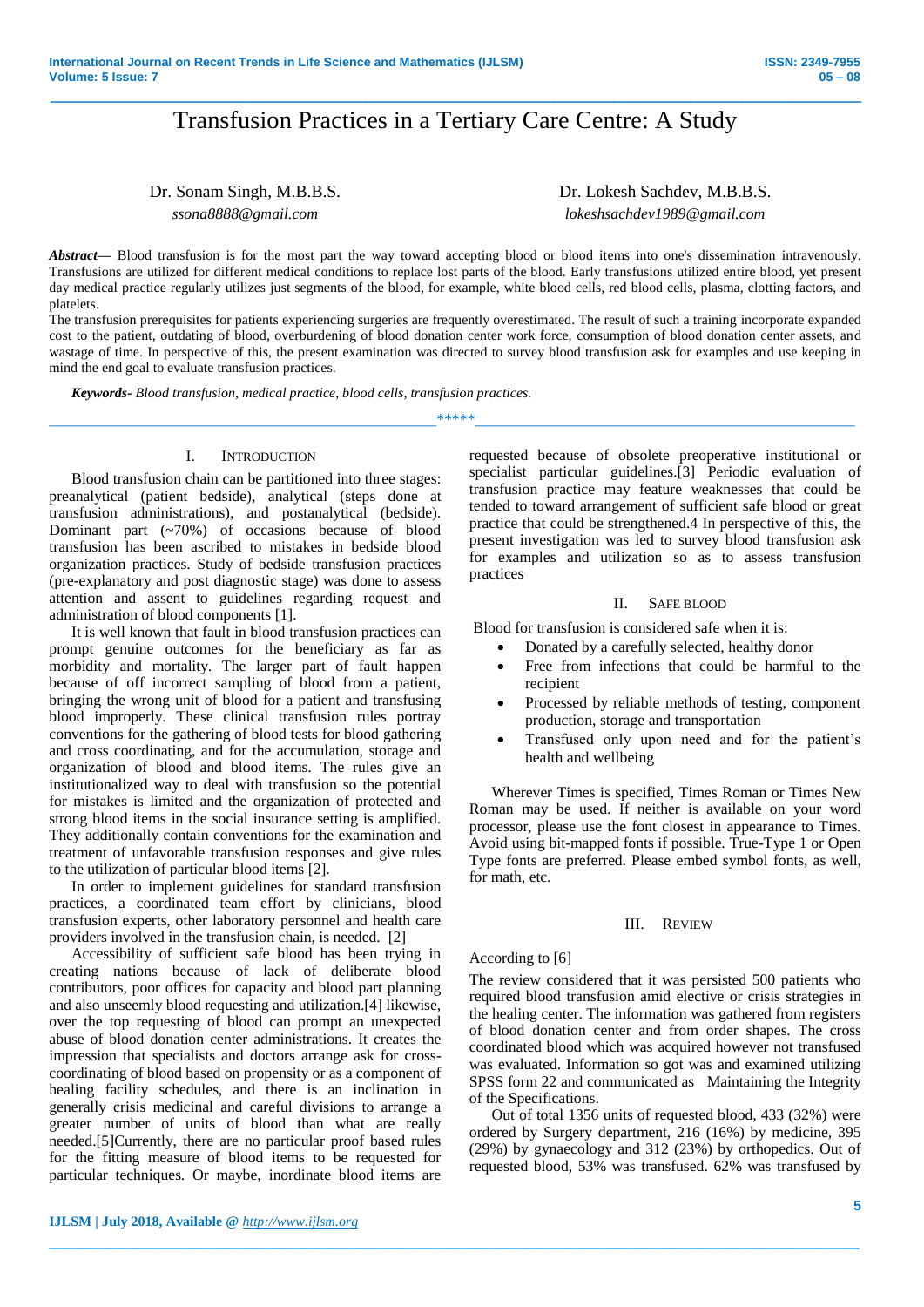surgery, 51% by medicine, 52% by gynaecology and 43% by orthopedics [6].

### IV. RISKS OF BLOOD TRANSFUSION

There are several risk related with a getting a blood transfusion. They incorporate unfavorably allergic reactions, transmission of infections and irresistible illnesses, fever, ironoverload, lung damage, response from accepting the wrong blood classification and invulnerable framework issues. The most widely recognized antagonistic response to a blood transfusion is a febrile non-hemolytic transfusion response. The danger of serious bacterial contamination and sepsis is evaluated, starting at 2002, at around 1 of every 50,000 platelet transfusions, and 1 of every 500000 red platelet transfusions. Starting at 2006, the danger of gaining hepatitis B through blood transfusion in the United State is around 1 of every 250,000 units transfused and the danger of obtaining HIV or hepatitis C in the U.S. by means of a blood transfusion is assessed at 1 for every 2 million units transfused. Transfusion related intense lung damage is an undeniably perceived antagonistic occasion related with BT. It might happen as frequently as 1 out of 2000 transfusions [7].

The International Society of blood transfusion, otherwise called La Societe Internationale de Transfusion Sanguine, is a scientific society, established in 1935, which plans to advance the investigation of blood transfusion , and to spread the knowwhat about the way in which blood transfusion medication science best can serve the patient's interests. The society organizes sorts out international conference and advocates standardization and harmonization in the field of blood transfusion [8].

#### V. STEPS OF SAFE TRANSFUSION

Figure 1 shows the blood or transfusion safety. And figure 2 shows the different steps of safe transfusion.



Figure 1: Blood safety/Transfusion safety



Figure 2: Steps of safe transfusion

#### VI. NEED OF STUDY OF TRANSFUSIONS PRACTICES

Blood transfusion is extremely normal. From a report it is seen that every year 5 million people in United States get life through blood transfusion. Numerous people who have surgery procedure require blood transfusions since they lose blood during their operation. For instance, around 33% of all heart surgery patients have a transfusion [9].

Oldham J et al (2009) expressed that blood transfusion treatment can save and improve patients' lives however careful consideration must be given to the related dangers. Medical caretakers must have the right stuff and learning required to tend to patients getting blood components. It is essential for medical attendants to comprehend the right and safe approach to approach transfusion practice as it is a steady and central component of modern health care.

Thus, the scientist wanted to assess the knowledge and practice with regards to medical attendants in regards to blood transfusion procedure in cardiac healing center.

#### VII. PRINCIPLES OF THE CLINICAL USE OF BLOOD

Blood components transfusion practice requires the steady utilization of basic clinical judgment. The restorative signs for each transfusion ought to be deliberately assessed, and every transufion should be monitered for therapeutic adequacy. Unfriendly results may take after hemotherapy, notwithstanding when that treatment is shown, transfusion ought to be embraced just if the foreseen advantage exceeds the potential dangers.

some principles of the clinical use of blood/blood products are as follows:

1. The patient with intense blood loss should receive effective rejuvenation while the requirement for transfusion is assessed.

2. The distinct clinical or laboratory indications for transfusion should be studied.

3. The patient's haemoglobin vlaue, although necessary, should not be the sole deciding factor in beginning transfusion. The decision to transfuse should be supported by the need to diminish clinical signs and syndromes and avoid significant anguish and mortality.

**\_\_\_\_\_\_\_\_\_\_\_\_\_\_\_\_\_\_\_\_\_\_\_\_\_\_\_\_\_\_\_\_\_\_\_\_\_\_\_\_\_\_\_\_\_\_\_\_\_\_\_\_\_\_\_\_\_\_\_\_\_\_\_\_\_\_\_\_\_\_\_\_\_\_\_\_\_\_\_\_\_\_\_\_\_\_\_**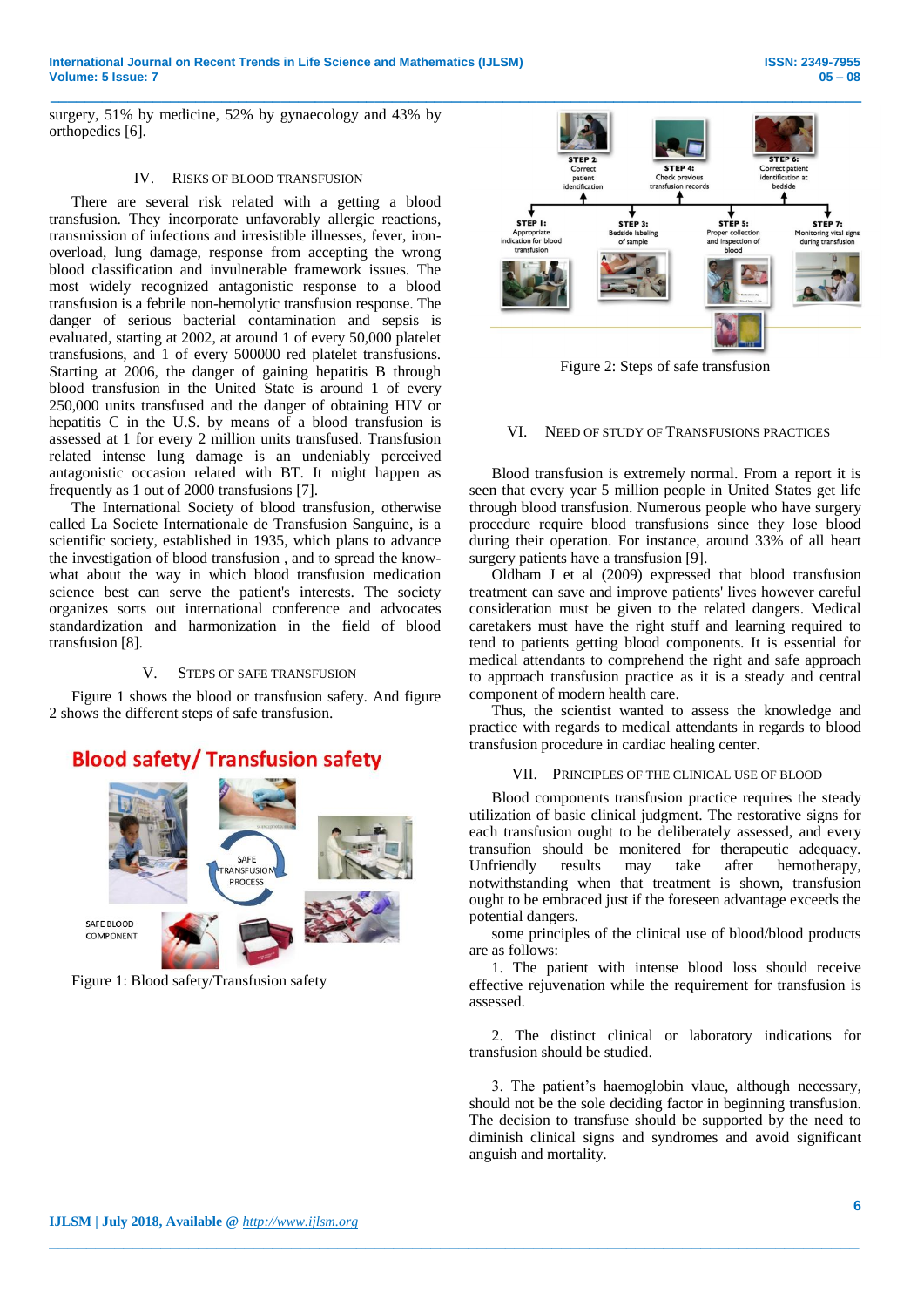**\_\_\_\_\_\_\_\_\_\_\_\_\_\_\_\_\_\_\_\_\_\_\_\_\_\_\_\_\_\_\_\_\_\_\_\_\_\_\_\_\_\_\_\_\_\_\_\_\_\_\_\_\_\_\_\_\_\_\_\_\_\_\_\_\_\_\_\_\_\_\_\_\_\_\_\_\_\_\_\_\_\_\_\_\_\_\_\_\_\_\_\_\_\_\_**

4. Transfusion should be recommended only when the profit to the patients are likely to outweigh the danger of transmitting HIV, hepatitis B  $\&$  C, or other infectious agents through blood products.

5. Educated assent for transfusion of blood and its items should to be taken. The doctor should to clarify the dangers and choices of transfusion to the beneficiary or responsible relative and archive in the therapeutic record that it has been finished. One time assent for consent transfusion will get the job done [10].

# VIII. MULTIPLE TRANSFUSION

Multiple transfusions is the replicated transfusion of complete blood or red blood cells over a long period of time. Indication is as follows:

■ Hypoproliferative anemia:

- Hypoplastic or aplastic anemias
- Drugs or chemicals induced hypo or aplastic anemias
- Radiation-induced marrow depression
- Hemolytic anemias
- Thalassemia major
- Sickle cell anaemia
- Autoimmune hemolytic anaemia (AIHA)
- Paroxysmal nocturnal anaemia (PNH)
- Anaemia associated with chronic diseases:
- Renal insufficiency
- Chronic inflamation
- Hepatic failure
- Malingnancy [10]

# IX. INDICATIONS OF BLOOD TRANSFUSION

There are many indications of blood transfusion. Some of them are as follows:

- Accidents resulting in considerable blood loss
- Women in childbirth and newborn babies in certain cases
- Cancer patients requiring therapy
- Severe burn victims
- Accidents resulting in considerable blood loss
- Anaemia
- Major Surgical Operation
- Women in childbirth and newborn babies in certain cases
- Patients of hereditary disorders like Haemophilia and Thalassaemia [10]

**\_\_\_\_\_\_\_\_\_\_\_\_\_\_\_\_\_\_\_\_\_\_\_\_\_\_\_\_\_\_\_\_\_\_\_\_\_\_\_\_\_\_\_\_\_\_\_\_\_\_\_\_\_\_\_\_\_\_\_\_\_\_\_\_\_\_\_\_\_\_\_\_\_\_\_\_\_\_\_\_\_\_\_\_\_\_\_**

# X. TRANSFUSION PRACTICES IN A TERTIARY CARE CENTRE

The readiness and also usage of blood components is a important work which requires nonstop observation and improvements. Each blood donation center has it's own particular example of demands from the different human services suppliers around them. All things considered, the usage and wastage and framework expected to keep up them is distinctive for each blood bank. Each blood donation center should formulate its own rules in relationship to local requisitions from different healthcare providers so that there is no deferral in supply of the required item and furthermore there is no undue wastage [11].

some important steps for the study of Transfusion Practices in a blood donor center as follows:

1. In the very first step it has to record the Name or patient registration number for which the Transfusion Practices has to be done.

2. Check the Clinical explanation for which the product was needed

- 3. Note the Pre-transfusion values.
- 4. Take a record of previous transfusions of same or any other blood product
- 5. Maintain the record of the product preparation Date
- 6. Maintain the Record of the expiry Date of product

7. Maintain the Record of the Date on which the product is issue to the patient

Blood transfusion involves a critical piece of various treatment practice. Blood must be transfused considering clear safety measures since like drugs, blood and its segments have the inclination to cause symptoms, for example, introduction of donor antigens in the beneficiary, introduction to transfusion transmissible diseases and transfusion reactions [12]. The present review think about investigations the pattern of demand for several blood parts from different divisions of the healing center. The reason for the present examination was to survey the interest for different blood components and in this way guarantee their even supply without lack and furthermore at the same time diminish the wastage of the less much of the frequently requested components [13].

# XI. CONCLUSION

This research study provides study of blood transfusion. the paper concluded with the discussion of need of transfusion practices, risk of blood transfusion. This also shows the importance of formulation and implementation of strict guidelines for transfusion practices in the blood donor centers.

# **REFERENCES**

- [1] Dheeraj Khetan, Rahul Katharia, Hem Chandra Pandey, Rajendra Chaudhary, Rajesh Harsvardhan,Hemchandra Pandey, and Atul Sonkar, "Assessment of bedside transfusion practices at a tertiary care center: A step closer to controlling the chaos", Sci. 2018 Jan-Jun; 12(1): 27–33.
- [2] Guidelines for Medical Interns, "Clinical Transfusion Practice".
- [3] Kuchhal A, Negi G, Gaur DS, Harsh M. Blood utilization practices in elective surgical patients in a Tertiary Care Hospital of Uttarakhand. Glob J Transfus Med 2016;1:51-6
- [4] Musa AU, Ndakotsu MA, Hassan AA, Kilishi A, Kwaifa IK. Pattern of blood transfusion request and utilization at a Nigerian University Teaching Hospital. Sahel Med J 2014;17:19-22.